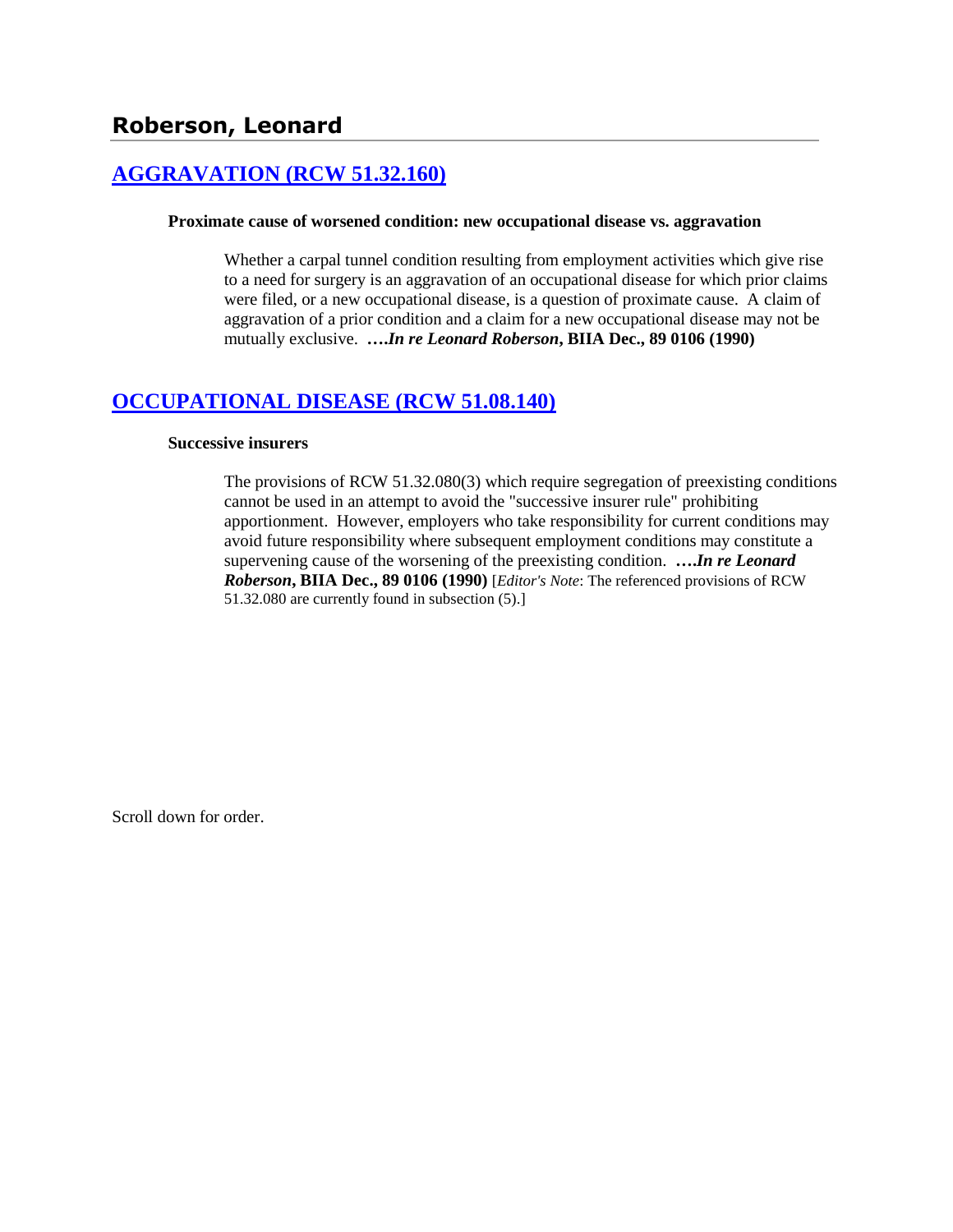## **BEFORE THE BOARD OF INDUSTRIAL INSURANCE APPEALS STATE OF WASHINGTON**

**)**

**)**

**IN RE: LEONARD C. ROBERSON ) DOCKET NOS. 89 0106, 89 0107, & 89 0820**

**CLAIM NOS. S 739776, S 739787, & K 100288**

**) DECISION AND ORDER**

APPEARANCES:

Claimant, Leonard C. Roberson, by Harpold, Fornabai & Fiori, P.C., per David L. Harpold

Self-Insured Employer, Iowa Beef Processors, Inc., by Rolland, O'Malley & Williams, P.S., per Julie Hatcher, legal secretary, and James L. Rolland and Wayne L. Williams

State Fund Employer, Paschen Contractors, Inc., by None

Department of Labor and Industries, by The Attorney General, per Larry Watters, Assistant

Docket No. 89 0106 is an appeal filed by the self-insured employer, Iowa Beef Processors, Inc., on January 12, 1989 from an order of the Department of Labor and Industries concerning Claim No. S-739776 dated November 18, 1988, which set aside and held for naught a Department order dated August 12, 1988 and reopened the claim effective June 20, 1988 for authorized treatment and action as indicated, based on aggravation of claimant's right wrist condition. **REVERSED AND REMANDED**.

Docket No. 89 0107 is an appeal filed by the self-insured employer, Iowa Beef Processors, Inc., on January 12, 1989 from an order of the Department of Labor and Industries concerning Claim No. S-739787 dated November 18, 1988 which set aside and held for naught a Department order dated August 12, 1988 and reopened the claim effective June 20, 1988 for authorized treatment and action as indicated, based on an aggravation of claimant's left wrist condition. **REVERSED AND REMANDED**.

Docket No. 89 0820 is an appeal filed by the claimant, Leonard C. Roberson, on March 16, 1989 from an order of the Department of Labor and Industries concerning Claim No. K-100288 dated March 7, 1989 which rejected the claim for benefits on the basis that the medical evidence disclosed that the condition, bilateral carpal tunnel syndrome, was a preexisting condition and the medical condition had been allowed under the self-insured claim Nos. S-739776 and S-739787. The order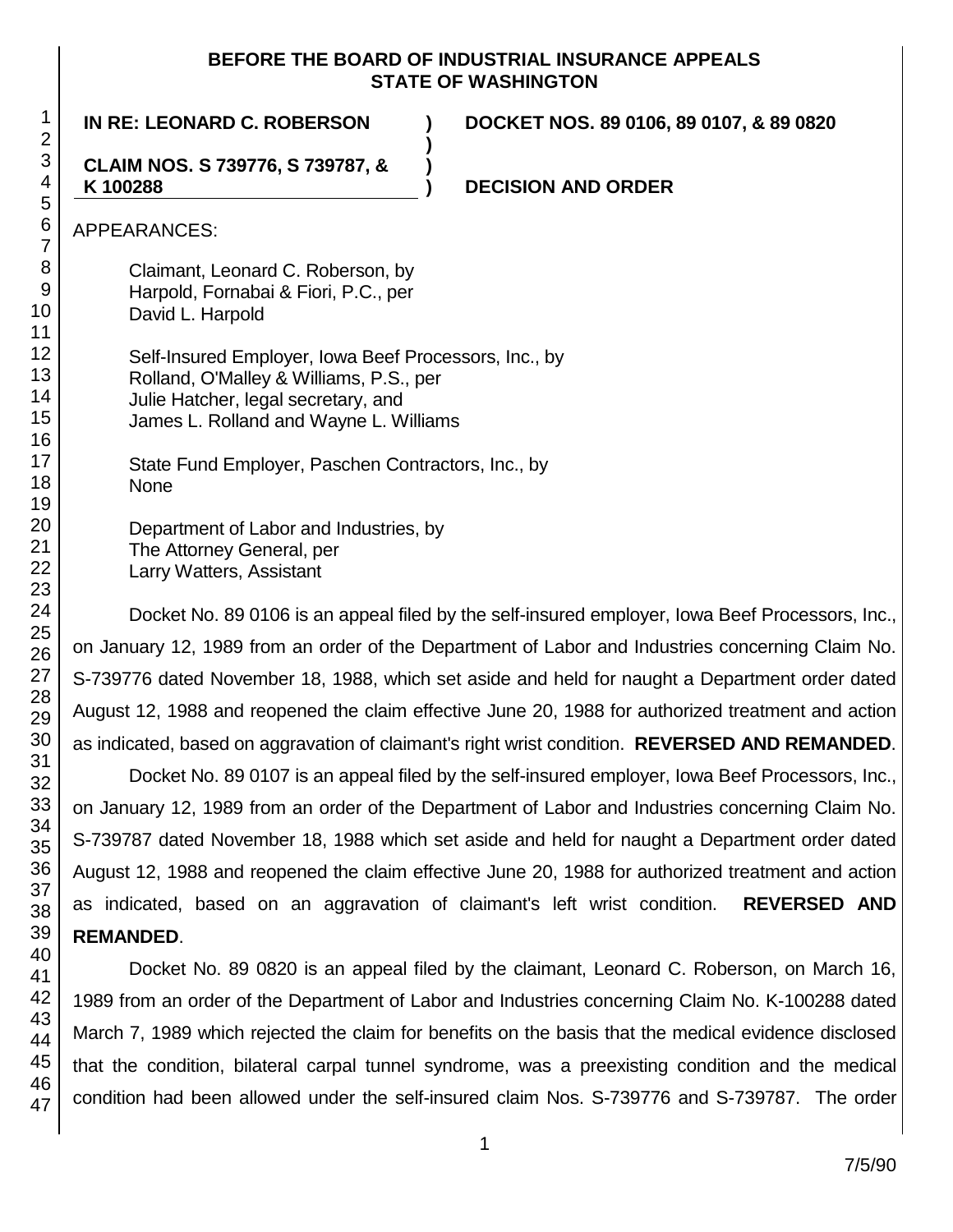also demanded reimbursement of provisional time loss compensation paid for the period January 9, 1989 through March 4, 1989 in the amount of \$2,271.94. **REVERSED AND REMANDED**.

## **PROCEDURAL RULING**

By agreement of the parties, all three of these appeals were consolidated before our industrial appeals judge for the purposes of conference, hearing, and decision. However, at the time the Proposed Decisions and Orders were issued, the appeals were deconsolidated. One Proposed Decision was issued with respect to the self-insured claims, and a separate Proposed Decision and Order was issued with respect to the state fund claim. Since the parties have agreed that the issues in all three appeals should be tried and decided together, and because the issues involved are intrinsically intertwined, we have reconsolidated the appeals for the issuance of one Decision and Order.

## **DECISION**

Pursuant to RCW 51.52.104 and RCW 51.52.106, these matters are before the Board for review and decision on timely Petitions for Review filed by the self-insured employer to the two Proposed Decisions and Orders issued on December 11, 1989, in which the two orders of the Department dated November 18, 1988, as well as the order dated March 7, 1989, were affirmed.

The Board has reviewed the evidentiary rulings in the record of proceedings and finds no prejudicial error was committed and said rulings are hereby affirmed.

The issue presented is whether Mr. Roberson's bilateral carpal tunnel syndrome, which required surgery in March 1989, was the result of an aggravation of his preexisting condition, which arose during the course of his employment with Iowa Beef Processors, Inc. (IBP), or if it developed as a natural and proximate result of his employment with Paschen Contractors, Inc. (Paschen). IBP contends that Mr. Roberson's carpal tunnel syndrome as it existed in 1988 resulted from the working conditions at Paschen, and Mr. Roberson's new claim for industrial insurance benefits should be allowed, and the aggravation applications filed on the self-insured claims should be denied.

Mr. Roberson began working at IBP in 1984, approximately seven months before he began having problems with his hands. He worked cutting and trimming beef shanks, an activity which required him to lift meat off a conveyor belt and trim it. In March, 1985, Mr. Roberson filed two claims with his self-insured employer. Claim No. S-739776 was for a right wrist condition and Claim No. S-739787 was for a left wrist condition.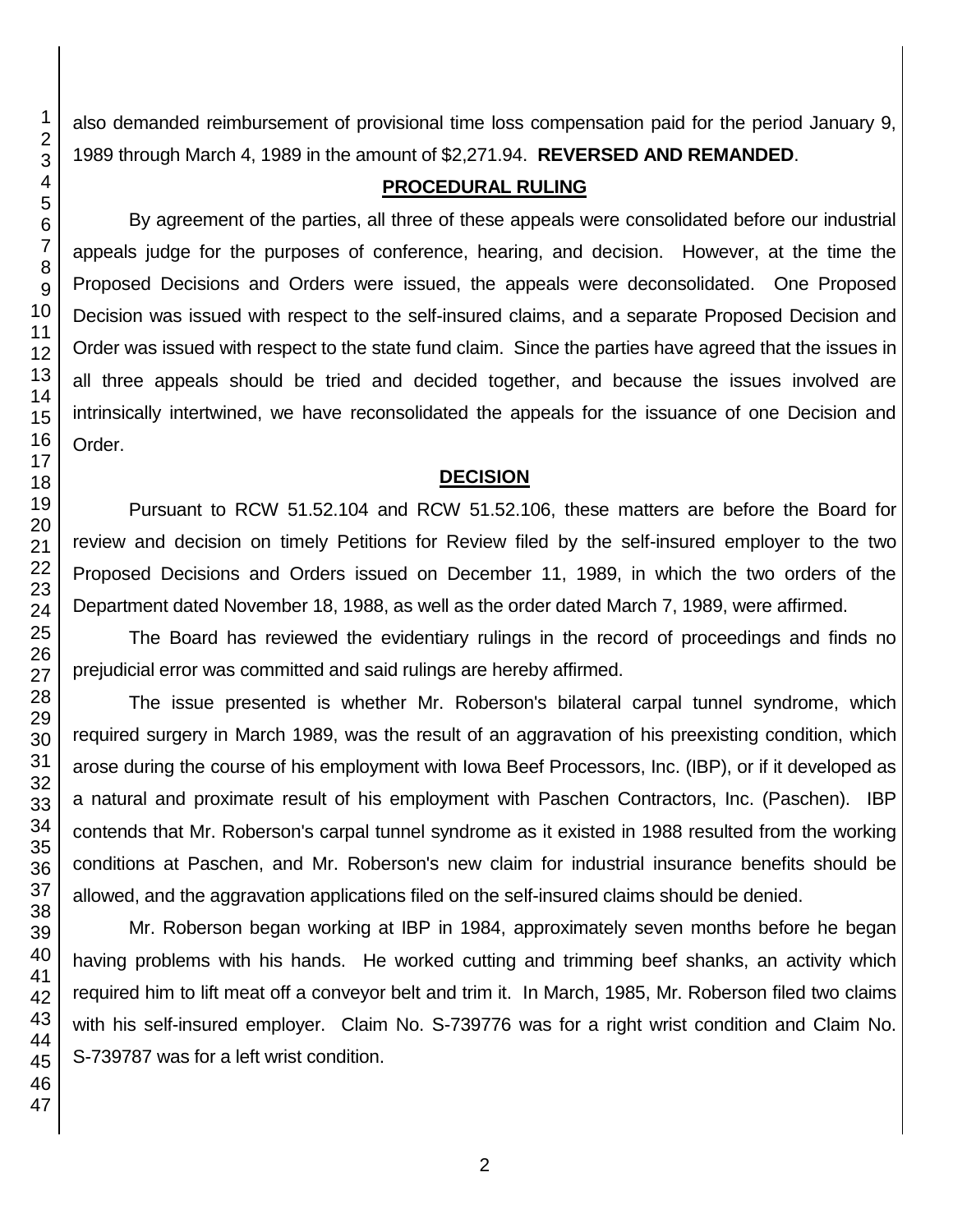On May 19, 1985, Mr. Roberson first consulted David Fischer, M.D., an orthopedic surgeon, regarding his problems with his hands. Mr. Roberson presented with complaints of numbness and abnormal sensation in the middle fingers of his right hand. Dr. Fischer obtained EMG tests which indicated that Mr. Roberson had developed early carpal tunnel syndrome on the right. In addition, the Phalen's Test indicated that Mr. Roberson had carpal tunnel syndrome bilaterally.

In May of 1985, Mr. Roberson left the employment of IBP. Two weeks later, he began working for Transco Pacific Railroad as a "gandy dancer" operating a jackhammer and sledge hammer in helping build a railroad. This employment continued until late summer, 1985.

By August, 1985, Mr. Roberson was complaining of pain in both of his hands interfering with his ability to sleep at night. Dr. Fischer continued treating Mr. Roberson until January 22, 1986. His treatment included injections to attempt to relieve inflammation and the use of a wrist splint. Throughout the time that Dr. Fischer provided treatment, Mr. Roberson's complaints were predominantly in the right wrist. In fact, Dr. Fischer said he thought the claims involved only the right wrist. As of January, 1986, Mr. Roberson had been off of work for a couple of months and his symptoms and complaints had subsided. Dr. Fischer noted on his last visit that Mr. Roberson still had occasional twinges and discomfort and the Phalen's Test remained positive on both sides. At that time, Dr. Fischer recommended that the claims be closed with no permanent partial disability. On April 16, 1986, the self- insured employer issued orders closing the claims with payment of medical benefits only.

The record indicates that Mr. Roberson left his employment with Transco in late summer of 1985, and as of January, 1986, had not returned to work. In the fall of 1987 he began work with Paschen. His work history between late 1985 and the fall of 1987 is somewhat sketchy. Mr. Roberson testified that he was unemployed for several months. He also stated he worked briefly as an insulation installer, worked for a month as a dishwasher, worked a few days digging holes, and worked helping people in and out of radiation suits.

In September or October, 1987, Mr. Roberson started working construction jobs out of the Laborers' Local No. 440. He worked with Paschen Contractors, Inc. on a highway construction project. His responsibilities included general labor, carpentry, and operation of a chipping gun.

On June 20, 1988 Mr. Roberson consulted Wilbur G. Sandbulte, M.D., an orthopedic surgeon, concerning problems he was again experiencing with his hands and wrists. Mr. Roberson gave a history which included his bilateral carpal tunnel syndrome which developed while working for IBP. He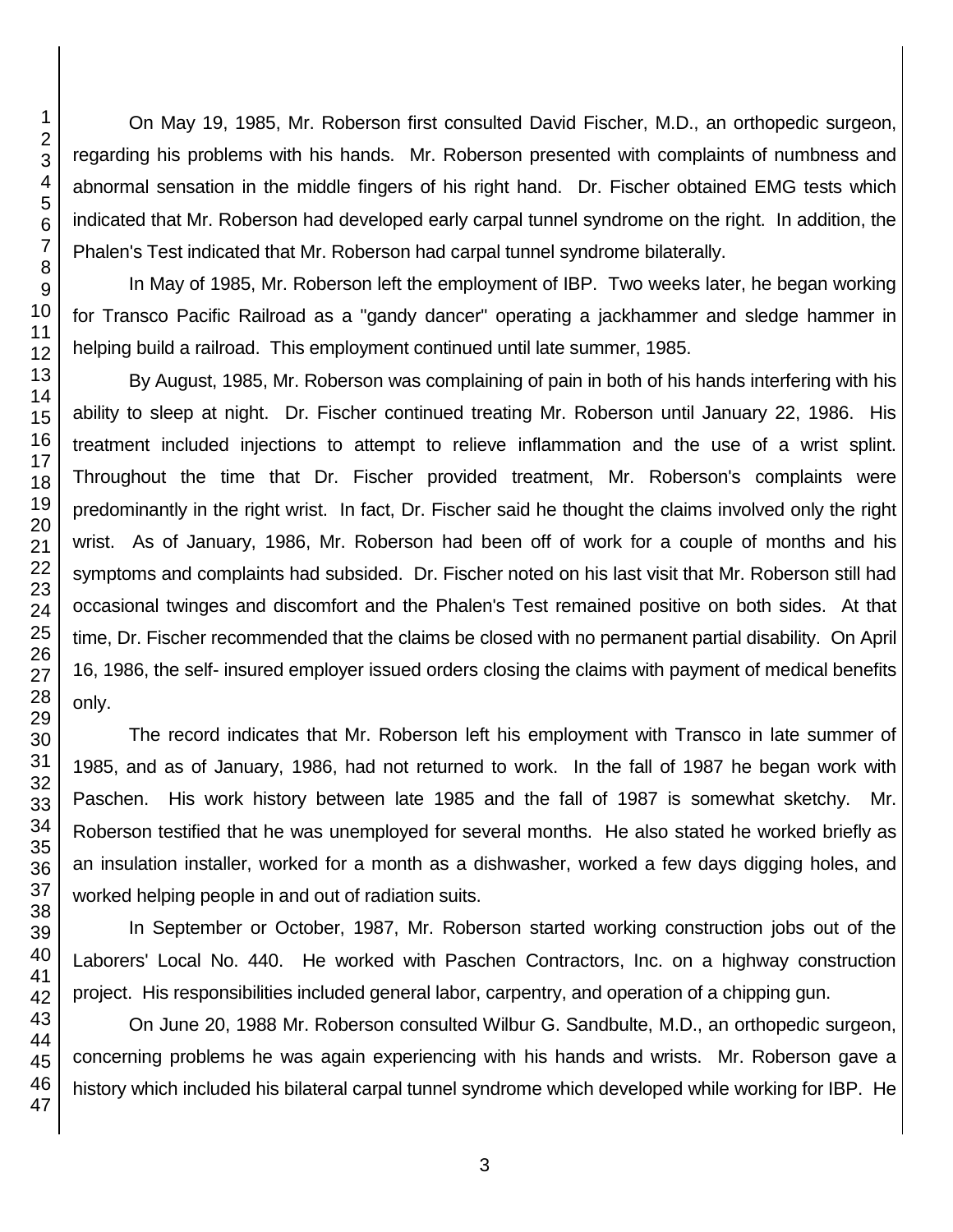also complained of increasing symptoms for approximately six months prior to the examination. Mr. Roberson stated he had been unable to sleep for more than two or three hours per night, due to pain, numbness and tingling in both hands and that he experienced numbness when he did heavy lifting. Dr. Sandbulte's examination revealed positive responses to both Tinel's and Phalen's tests, which were indicative of carpal tunnel syndrome bilaterally.

Based on Dr. Sandbulte's recommendation, Mr. Roberson ceased his employment with Paschen in June, 1988. He filed his application to reopen his self-insured claims on June 29, 1988. Mr. Roberson also filed an accident report for a claim based on his employment with Paschen on January 9, 1989.

Because of the severity of Mr. Roberson's symptoms, Dr. Sandbulte performed carpal tunnel release surgery on the right wrist on March 15, 1989 and on the left wrist on March 24, 1989. The record does not indicate whether Mr. Roberson was employed from June, 1988 until he had his surgery in March, 1989. However, Dr. Sandbulte did indicate that Mr. Roberson returned to work as a flagger on April 11, 1989.

Both medical witnesses agree that Mr. Roberson suffered from carpal tunnel syndrome as a result of his employment with IBP. They both agree that the use of vibrating tools would likely aggravate the symptoms of carpal tunnel syndrome. Dr. Sandbulte concluded that the condition he treated was related to Mr. Roberson's employment at IBP, based on Mr. Roberson's statements that he was never pain-free after the condition initially developed in 1985. On the other hand, Dr. Fischer found Mr. Roberson's condition to be fixed and stable, virtually symptom-free, and resulting in no permanent disability, in early 1986.

Our industrial appeals judge relied on the rules set forth in McDougle v. Dep't of Labor & Indus., 64 Wn.2d 640, 645, 393 P.2d 631 (1964) to conclude that the aggravation of Mr. Roberson's carpal tunnel syndrome should be the responsibility of IBP. We disagree. The facts of this case lead us to the conclusion that the aggravation of Mr. Roberson's bilateral carpal tunnel syndrome arose as a natural consequence of repeated trauma through use of a jackhammer, sledge hammer, chipping gun and similar vibrating equipment during the course of his employment subsequent to IBP.

At the time Mr. Roberson's self-insured claims were closed in early 1986, his treating doctor noted Mr. Roberson had only occasional discomfort and no permanent disability. Only after his return to work in the construction field with Paschen in late 1987 and the first six months of 1988 did Mr.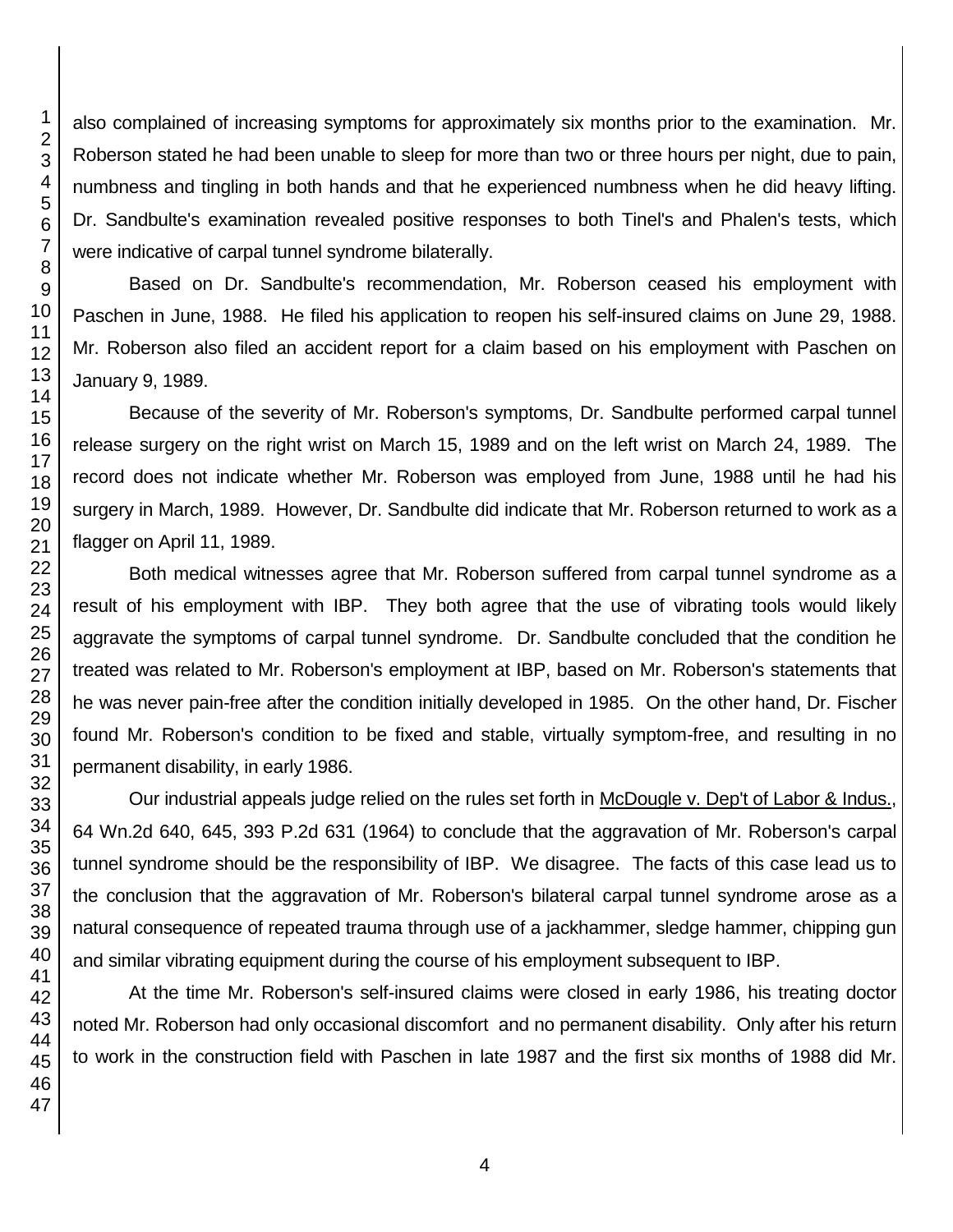Roberson's carpal tunnel syndrome flare up, resulting in the need for bilateral carpal tunnel release

As we stated in In re Alfred Swindell, BIIA Dec., 53 792 and 54 864 (1980), McDougle does not hold that a new accident identifiable in time and place adversely affecting an area of the body previously injured in an industrial injury, must be considered an aggravation of that previous injury. But, as we pointed out in In re Robert D. Tracy, Dckt. No. 88 1695 (February 2, 1990) at 6: "A new injury and an aggravation of a preexisting condition are not necessarily mutually exclusive." See, also, In re Mary L. Wardlaw, Dckt. No. 88 2105 (May 25, 1990). McDougle, Swindell, Tracy, and Wardlaw all involved industrial injury claims. These appeals concern occupational disease claims. However, a similar analysis applies.

In previous decisions, we have quoted the strong dicta in Dennis v. Dep't of Labor & Indus., 109 Wn.2d 467, 745 P.2d 1295 (1987), in support of our position that a work-caused aggravation of a preexisting symptomatic condition can, in certain cases, constitute a new occupational disease under the Industrial Insurance Act. So what is the difference between a new occupational disease and an aggravation of a preexisting symptomatic condition which had been the basis of a prior claim? Under certain circumstances, the answer may be "none".

As in all requests for benefits, we must first look at the issue of proximate cause. In Simpson Logging Co. v. Dep't of Labor & Indus., 32 Wn.2d 472, 202 P.2d 448 (1949), the Court stated that a cause must be proximate in the sense that there is no intervening cause, and but for the exposure in the employment, the disease would not have been contracted. In other words, the question here is: Did Mr. Roberson's subsequent employment activity constitute a supervening cause that resulted in the need for surgery, independent of his work activity at IBP which gave rise to the original diagnosis of carpal tunnel syndrome?

Dr. Sandbulte found this question difficult to answer because Mr. Roberson's symptoms improved after he left IBP and did not significantly worsen until after he went to work for Paschen in the fall of 1987. Dr. Sandbulte acknowledged that Mr. Roberson's use of vibrating tools after his employment at IBP contributed to his carpal tunnel syndrome. Yet Dr. Sandbulte also believed Mr. Roberson would have required surgery at some point if he pursued any type of occupation which required use of his hands. Dr. Fischer stated that once a person is susceptible to carpal tunnel syndrome, he or she is probably susceptible to it indefinitely, depending upon activity level. He noted that Mr. Roberson's use of vibrating tools would likely cause an aggravation of his symptoms. The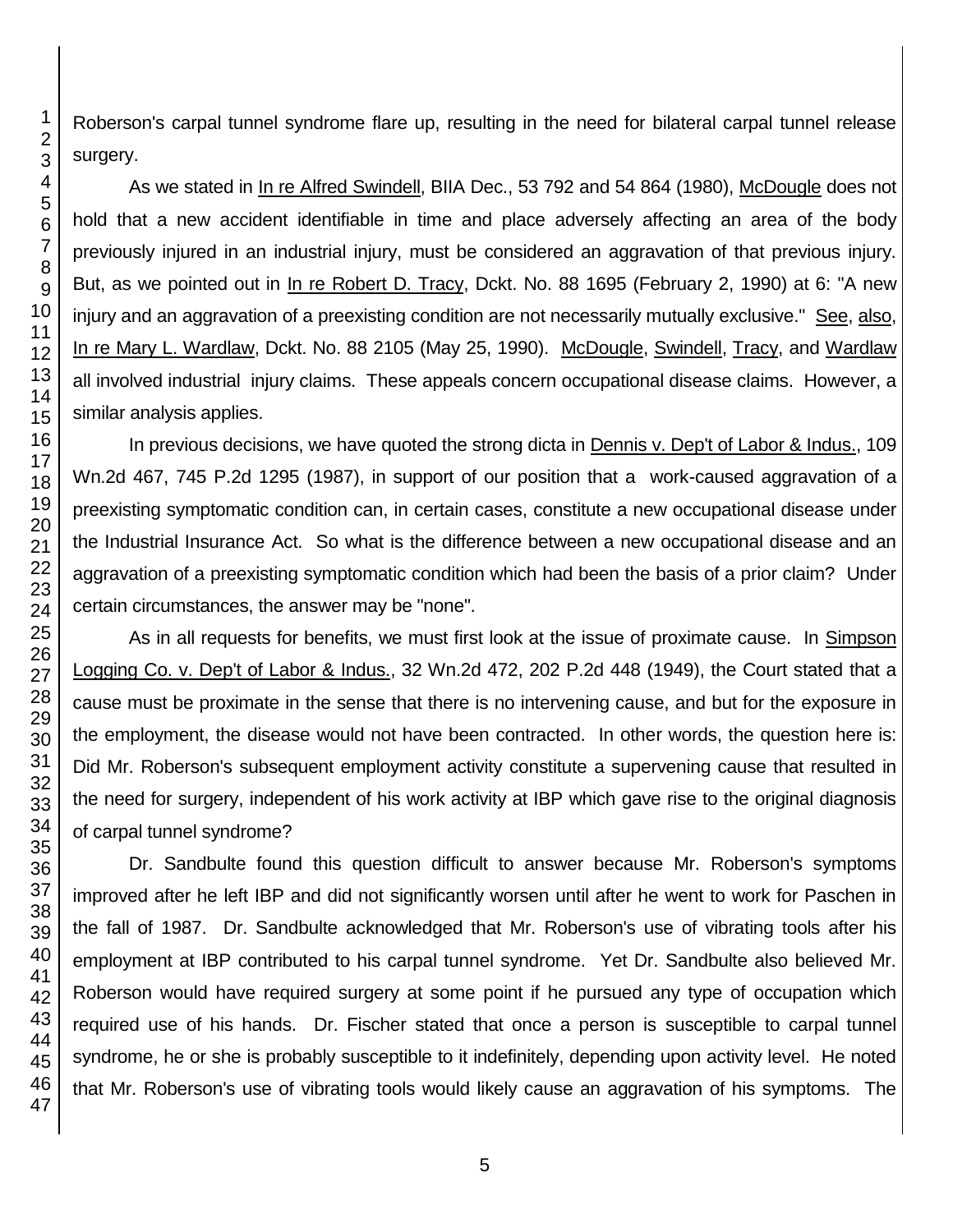medical testimony provides support for both the aggravation and new occupational disease theory. However, both doctors seem to agree that, in carpal tunnel syndrome cases, employment which requires repetitive use of the hands leads to the need for surgery.

In its petition, IBP points out that in occupational disease claims where "injurious exposure" has occurred through multiple employment, the"successive employers rule" applies. This Board in a long line of cases has held that the insurer "on the risk" on the date of compensable disability or last injurious exposure is responsible for the full costs of the claim. There is no apportionment among successive insurers for the consequences of occupational disease. See In re Lester Renfro, BIIA Dec., 86 2392 (1988); In re Forrest Pate, BIIA Dec., 58 399 (1982); In re Delbert Monroe, BIIA Dec., 49 698 (1978).

However, those cases do not involve the issue of the aggravation of a preexisting condition which had been an accepted occupational disease claim. Does this matter? The Industrial Insurance Act requires that a preexisting disability be segregated from a subsequent permanent partial disability award affecting the same part of the body. See RCW 51.32.080(3) and RCW 51.32.100. We have previously stated that the segregation section of the statute cannot be used in an attempt to avoid the "successive insurer rule" prohibiting apportionment. In re Ronald Auckland, Dckt. No. 88 4099 (January 10, 1990). In fact, our prior decisions have encouraged employers, as a policy matter, to take responsibility for current conditions to avoid future responsibility. In re Herbert G. Lovell, BIIA Dec., 69 823 (1986). IBP did just that.

Mr. Roberson's carpal tunnel syndrome, which initially occurred during his employment with IBP, resulted in no permanent disability as of April, 1986, when his self-insured claims were closed. It is possible that as a natural consequence the condition thereafter worsened over time. However, it is much more probable that Mr. Roberson's subsequent employment which involved the use of various vibrating equipment constituted a supervening cause, resulting in the need for the March 1989 surgeries. The medical testimony supports this conclusion, as does the case law and our previous decisions.

After consideration of the Proposed Decisions and Orders and the Petitions for Review filed thereto, and a careful review of the entire record before us, we are persuaded that Mr. Roberson's claim should be allowed as a new occupational disease.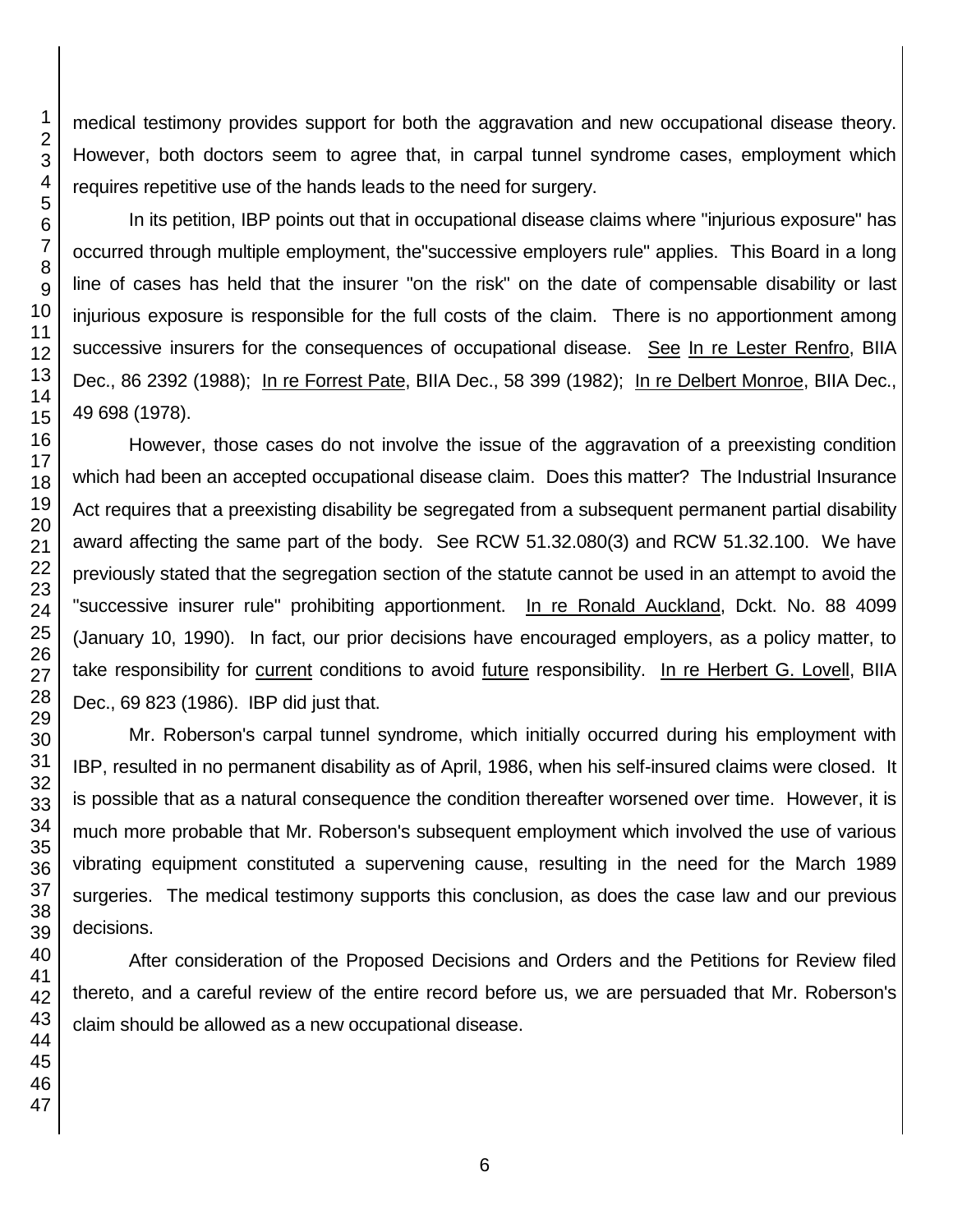## **FINDINGS OF FACT**

1. On March 4, 1985, the self-insured employer, Iowa Beef Processors, Inc., received an accident report alleging that the claimant, Leonard C. Roberson, sustained a compensable injury or condition to his right wrist on February 25, 1985, while in the course of his employment with Iowa Beef Processors, Inc. The claim was assigned No. S-739776. On April 16, 1986, the self-insured employer issued an order closing the claim with payment for medical benefits only.

On March 7, 1985, the self-insured employer received an accident report alleging that the claimant, Leonard C. Roberson, suffered a compensable injury or condition to his left hand on March 4, 1985, while in the course of his employment with Iowa Beef Processors, Inc. The claim was assigned No. S-739787. On April 16, 1986, the self-insured employer issued an order closing the claim with payment for medical benefits only.

On June 29, 1988, the claimant filed an application to reopen both claims for aggravation of the conditions caused by the occupational disease. On August 12, 1988, the Department denied the aggravation applications and determined that Claim Nos. S-739776 and S-739787 should remain closed pursuant to the provisions of the self-insured orders of April 16, 1986, and noted the possibility that a new injury had been sustained.

After a September 2, 1988 protest and request for reconsideration under each claim, the Department held the August 12, 1988 orders in abeyance in its orders of September 21, 1988. On November 18, 1988, the Department set aside and held for naught its August 12, 1988 orders and reopened Claim Nos. S-739776 and S-739787 effective June 20, 1988 for authorized treatment and action as indicated.

On January 12, 1989, the employer filed a notice of appeal from the Department order of November 18, 1988 in Claim No. S-739776. On January 20, 1989, the Board issued an order granting the appeal, assigning it Docket No. 89 0106, and directed that proceedings be held on the issues raised therein.

On January 12, 1989, the employer filed a notice of appeal from the Department order of November 18, 1988 in Claim No. S-739787. On January 20, 1989, the Board issued an order granting the appeal, assigning it Docket No. 80 0107, and directed that proceedings be held on the issues raised therein.

- 2. On January 9, 1989, the Department of Labor and Industries received an accident report alleging that the claimant, Leonard C. Roberson, developed bilateral carpal tunnel syndrome as a result of an industrial injury or occupational disease on June 20, 1988, while in the course of his employment with Paschen Contractors, Inc. The claim was assigned No. K-100288. Provisional time loss compensation benefits were paid.
- 1 2 3 4 5 6 7 8 9 10 11 12 13 14 15 16 17 18 19 20 21 22 23 24 25 26 27 28 29 30 31 32 33 34 35 36 37 38 39 40 41 42 43 44 45 46 47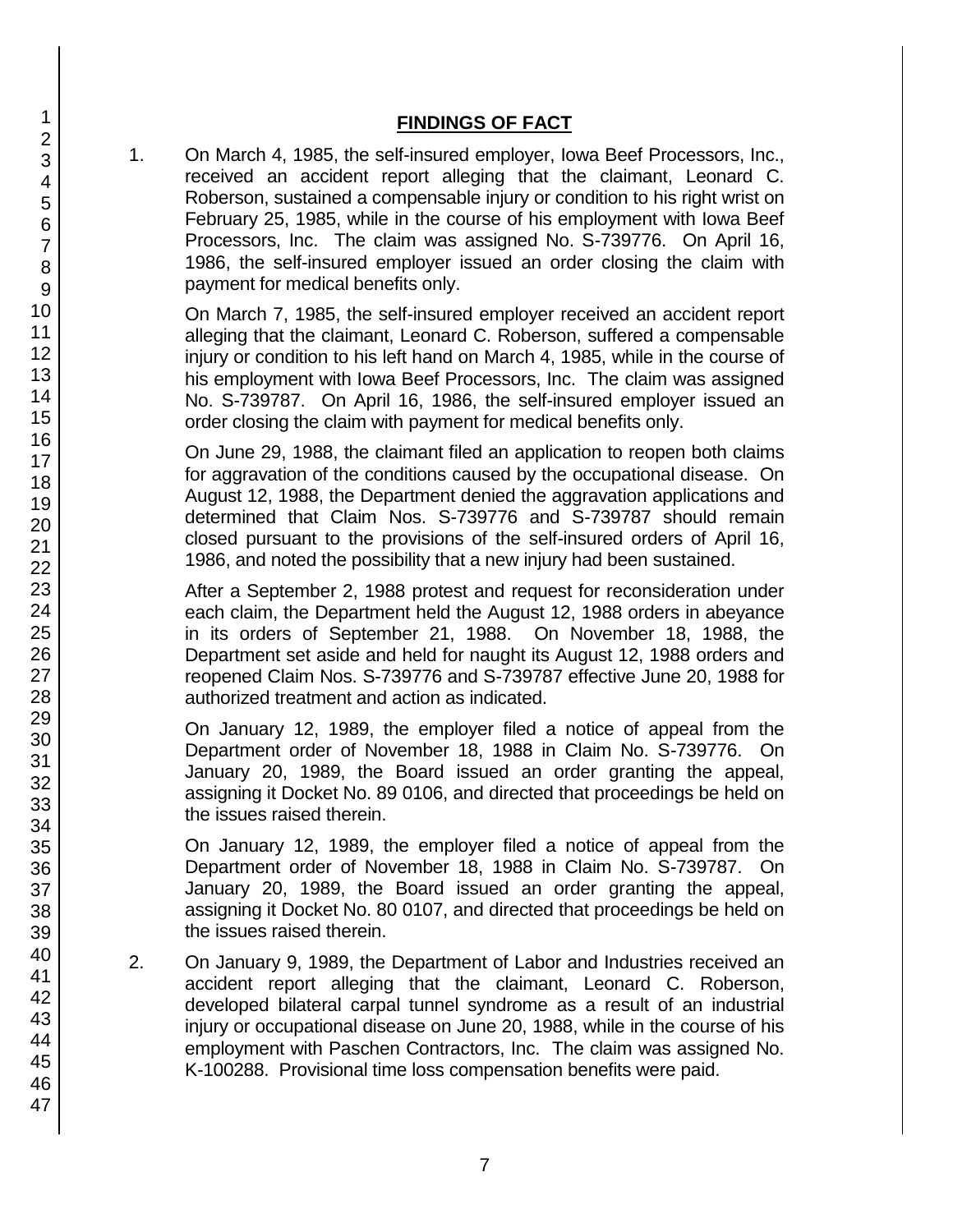On March 7, 1989, the Department issued an order rejecting the claim on the basis that the medical condition had been allowed under self-insured claim Nos. S-739776 and S-739787, determined that provisional time loss compensation had been paid for the period January 9, 1989 through March 4, 1989 in the amount of \$2,271.94 and demanded reimbursement in that amount.

On March 16, 1989, the claimant filed a notice of appeal from the Department order of March 7, 1989. On April 5, 1989, the Board issued an order granting the appeal, assigning it Docket No. 89 0820 and directed that proceedings be held on the issues raised.

- 3. During the course of his employment with IBP in 1984-1985, Mr. Roberson developed carpal tunnel syndrome on the left and right as the result of his work as a beef trimmer.
- 4. As of April 16, 1986, Mr. Roberson's bilateral carpal tunnel condition causally related to his employment with IBP, and allowed under Claim Nos. S-739776 and S-739787, was fixed and stable, requiring no further treatment, and resulting in no permanent partial disability.
- 5. Between April 16, 1986 and November 18, 1988, the worsening of Mr. Roberson's bilateral carpal tunnel syndrome was not causally related to his employment with IBP in 1984-85.
- 6. In 1987 and 1988, Mr. Roberson's work with Paschen Contractors, Inc., as a laborer, required him to operate various vibrating equipment, including drills and chipping guns.
- 7. As a result of operating vibrating equipment, which was a distinctive condition of his employment with Paschen Contractors, Inc., Mr. Roberson aggravated his preexisting bilateral carpal tunnel syndrome and this aggravation arose naturally and proximately out of his employment with Paschen Contractors, Inc.
- 8. As a result of the aggravation of Mr. Roberson's preexisting bilateral carpal tunnel syndrome resulting from his employment with Paschen Contractors, Inc., he required active treatment, including bilateral carpal tunnel release surgeries in March 1989.

# **CONCLUSIONS OF LAW**

- 1. The Board of Industrial Insurance Appeals has jurisdiction over the subject matter and parties to these appeals.
- 2. Between April 16, 1986 and November 18, 1988, the worsening of Mr. Roberson's bilateral carpal tunnel syndrome was not causally related to his 1984-85 employment with IBP, and therefore Claim Nos. S-739776 and S-739787 should not be reopened pursuant to RCW 51.32.160.
- 3. The aggravation of Mr. Roberson's preexisting bilateral carpal tunnel syndrome by the distinctive conditions of his employment with Paschen